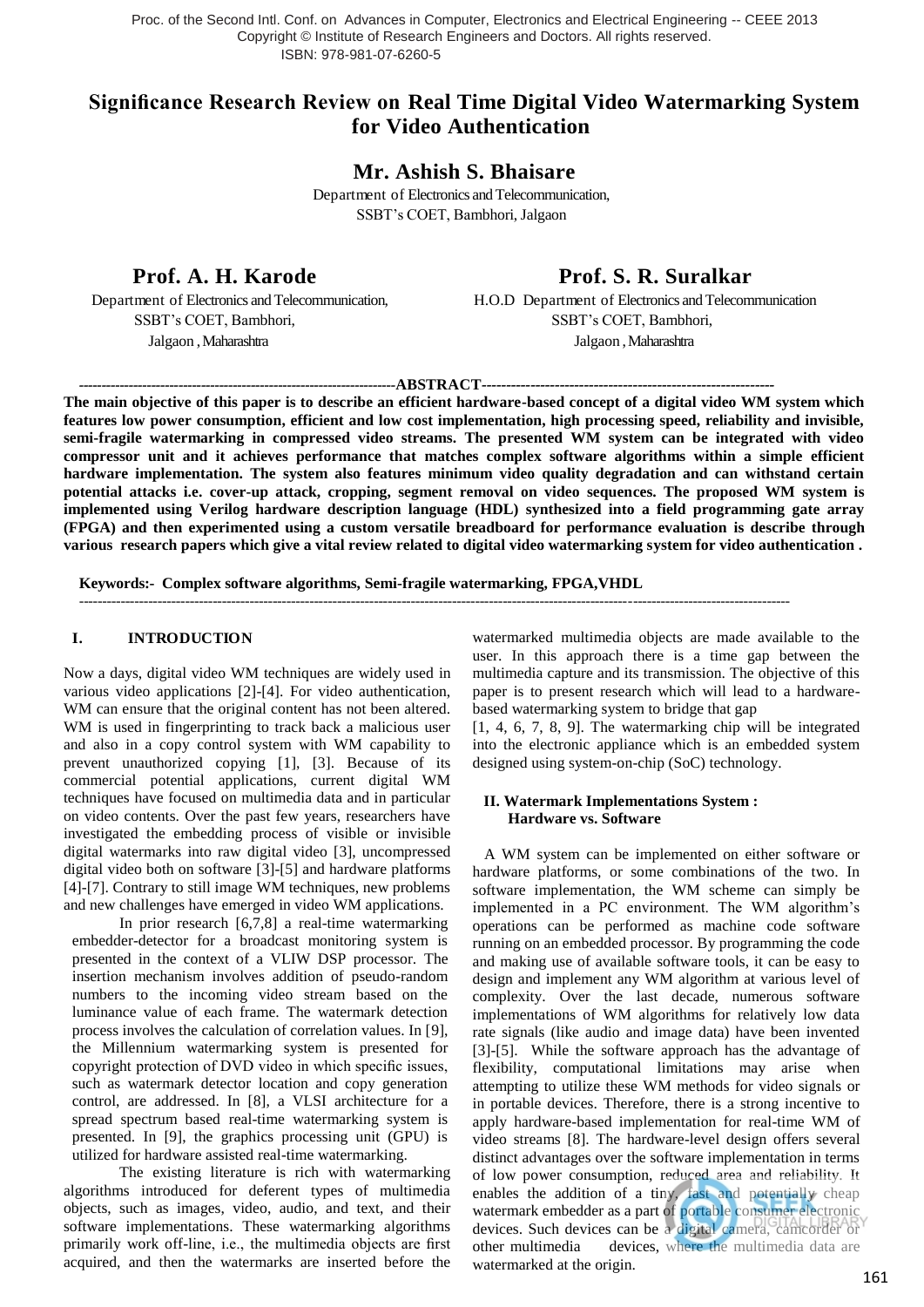

Fig. 1 : Block diagram of a proposed video WM



Figure 2 : General classification of existing watermarking

On the other hand, hardware implementations of WM techniques require flexibility in the implementation of both computational and design complexity.

The algorithm must be carefully designed to minimize any susceptibility as well as maintaining a sufficient level of security.

## **III. DIGITAL VIDEO WATERMARKING SYSTEM**

 Digital watermarking is nothing but a digital code embedded into digital cover content e.g. text, image, audio and in our case video sequence. [17][18] A watermark can be any random or serial number, ownership identifier, information about the creator, date etc.[17] It can carry any unlimited information, but as more information watermark carry, the original information will be more vulnerable. So the amount of watermark must be limited by the size of an original message, here video sequence. As watermark prefers to robustness, it carries tens to thousands bits per one video frame. [19]

## *A. The principle of video watermark :*

 The complete process of digital video watermarking is described into four steps: Watermark insertion or embedding, Watermark transmission or distribution through a channel, Watermark extraction or detection and Watermark decision (Figure 1). Watermark embedding algorithm embedded a watermark into original video using a Key, which may be either public or symmetric key. Then the watermarked video transmitted over the channel. At the receiver side, watermark detection/extraction algorithm used to detect a watermark. In last step, watermark decision, watermarking system analyzes the extracted data. [20]

ark some most important characteristics or properties of watermarking process are required.[17][18] [21] Such as,

## (i) *Robustness:*

The watermark should be impossible to remove from watermarked video, without the sufficient knowledge of an embedding process. The robust one is specially designed to withstand a wide range of attacks. [22]

## (ii) *Imperceptibility:*

The watermark embedded into the digital video sequence should be invisible to Human Vision System (HVS).

## (iii) *Unambiguous:*

The extracted watermark should uniquely identify the original owner of the video.

## (iv) *Loyalty:*

A watermark has a high reliability, if the degradation it causes is very difficult to perceive for the viewer.

## (v)*Computational Cost:*

Digital video watermark system includes, embedding and detecting process both should be fairly fast and should have low computational complexity.

## (vi) *Interoperability:*

Watermark system must be interoperable for the compressed and decompressed operations.

## (vii) *CBR (Constant Bit Rate):*

In the bit stream domain, watermarking should not increase the bit rate. DIGITAL LIBRARY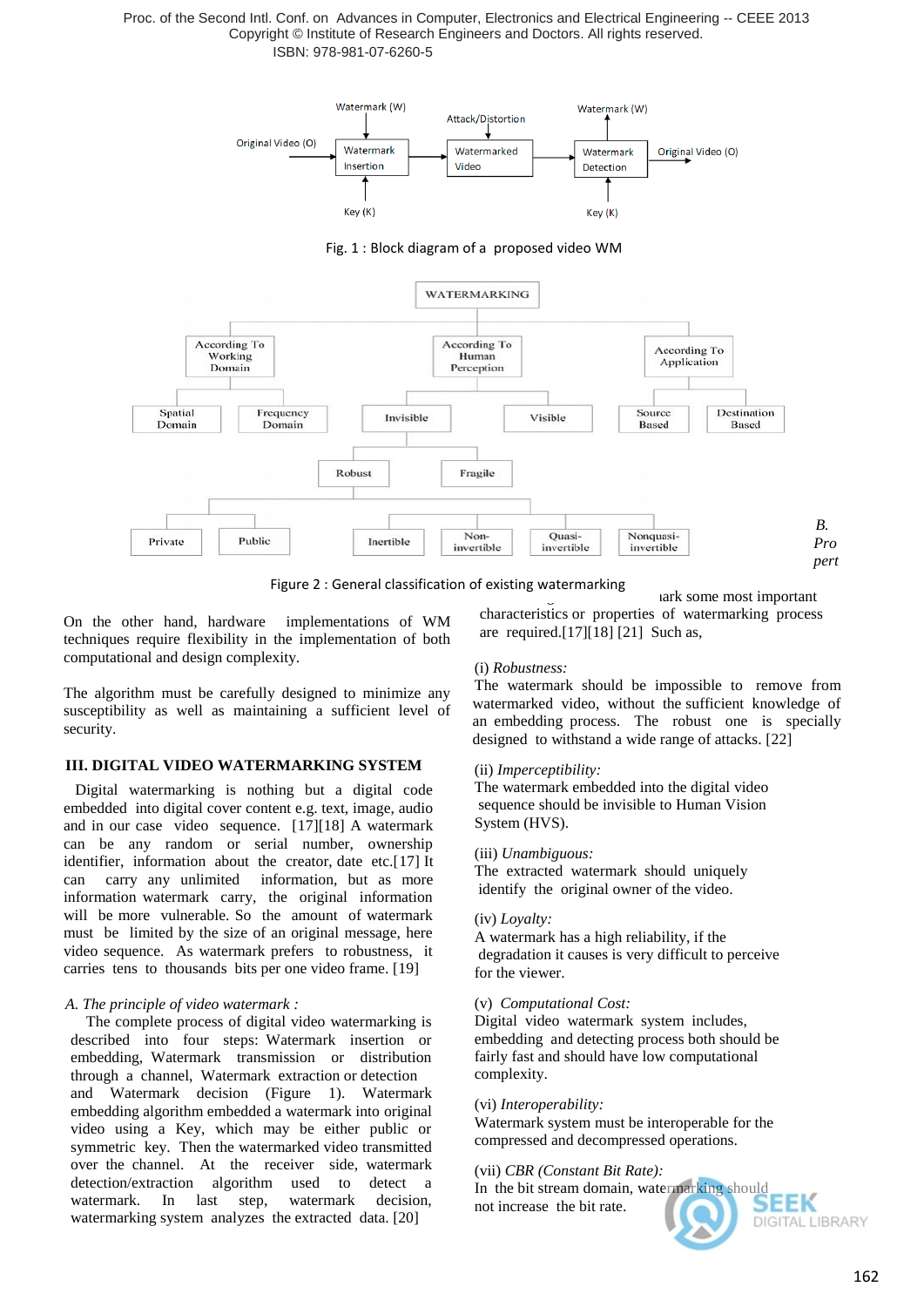#### (viii) *Random detection:*

In video watermarking the detection of watermark can be done in any position of video.

#### (ix) *Blind detection scheme:*

Non-blind detection scheme require the original data, but for video sequence it is very inconvenient to use original data because of its huge content compare to image. While a blind detection scheme doesn't require a original data, so it is useful for video watermarking.

#### *C. Classification Of Digital Video Watermarking*

 WM techniques can be divided into different categories according to various criterions [23]. The general classification of the currently available watermarks is shown in Figure 2. In [24] we have presented a decomposition of the variety of existing watermarks for still images and showed their features and possible applications, benefits and drawbacks watermarking.

Since a video stream is regarded as a threedimensional signal with two dimensions in space (called m x n frame) and one dimension in time, we can consider a video stream as a succession of still images. Therefore, most image WM techniques are equally applicable to video if the individual frames are treated as images [25]. However, contradictory to still image WM techniques, the video WM methods usually require that the WM encoding and decoding are processed in real time. According to the domain in which video WM is performed, WM processing methods can be classified into two categories: spatial domain and frequency domain. In the spatial domain, directly applying minor changes to the values of the pixels in a minor way is mainly used. This technique makes the embedded information hardly noticeable to the human eye. For example, pseudo-random WM works by a simple addition of a small amplitude pseudo-noise signal to the original media data. In the frequency domain, the object first goes through a certain transformation, DCT or discrete wavelet transforms (DWT), the WM is embedded in the transform coefficients and then it is inversely transformed to receive the watermarked data. The frequency domain methods are more robust than the spatial domain techniques [23].

#### **IV. PROCEDURE FOR DIGITAL VIDEO WATERMARKING SYSTEM**

 In this section, a detailed description of the hardware architecture of the proposed digital video WM system is



Fig 3. The general block diagram of proposed Video WM system

provided. Fig. 3 illustrates the general block diagram of the proposed system which is comprised of four main modules: a video camera, video compression unit, watermark generation and watermark embedding units. The watermark embedding approach is designed to be performed in the DCT domain. This holds several advantages. DCT is used in the most popular stills and video compression formats including JPEG, MPEG, H.26x. This allows the integration of both watermarking and compression into a single system. Compression is divided into three elementary phases: DCT transformation, quantization and Huffman encoding. Embedding the watermark after quantization makes the watermark robust to the DCT compression with a quantization of equal or lower degree used during the watermarking process. Another advantage of this approach is that in image or video compression the image or frames are first divided into 8x8 blocks. By embedding the WM specifically to each 8x8 block, tamper localization and better detection ratios are achieved [9].

of the video frames undergoes 8x8 block DCT and quantization. Then they are passed to the watermark embedding module. The watermark generation unit produces a specific watermark data for each video frame, based upon initial predefined secret keys. The watermark embedding module inserts the watermark data into the quantized DCT coefficients for each video frame according to the algorithm detailed below. Finally, watermarked DCT coefficients of each video frame are encoded by the video compression unit which outputs the compressed frame with embedded authentication watermark data.

## **V. THE PROPOSED WM ALGORITHM**

The proposed WM algorithm along with MPEG-2 video



Fig 4. The Dataflow of the proposed WM System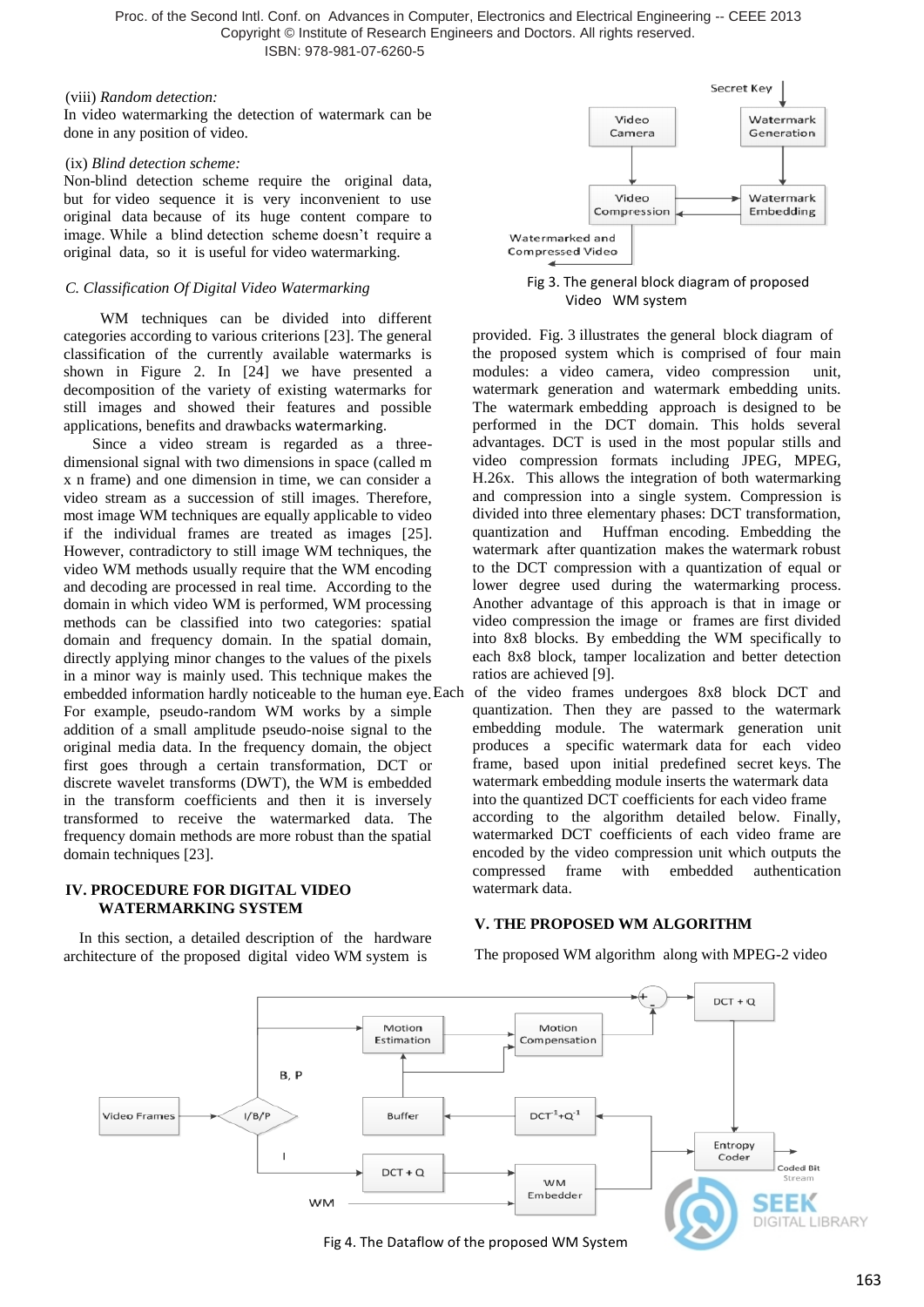as following: encoding standard is presented as a dataflow in Fig. 4. This can be described as following :

- 1. Split I frame and watermark data into  $8 \times 8$  blocks.
- 2. For each 8 **×** 8 block (Both Watermark Data and I frame), perform DCT, quantization and zig-zag-scan to generate quantized DCT coefficients.
- 3. Identify N watermarkable cells for each block and calculate the modification value for each selected cell.
- 4. Modify the identified watemarkable DCT coefficients according to the modification values.
- 5. Perform inverse DCT and inverse quantization for each 8 × 8 block watermarked coefficients to reconstruct the original I pixel values.
- 6. Buffer the reconstructed watermarked I frame.
- 7. Perform motion estimation for B/P frames to obtain the motion vector.
- 8. Using the motion vector and reconstructed watermarked I frame motion compensation is done.
- 9. Difference between the motion-compensated prediction frame and the watermarked reference frame I is the prediction error.
- 10. Perform DCT, quantization and zig-zag-scan on the prediction error.
- 11. Perform entropy coding for the blocks of the different frames.
- 12. Generate compressed and watermark embedded video steam.
- 13. To avoid heavy computationally demanding operations and to simplify the hardware implementation, watermarking can be done with MJPEG standard video compressing unit.

 Since watermark is only embedded on I frames, the steps stated above will be the same for the MJPEG video standard except for the motion estimation and motion compensation.

# **V. APPLICATIONS OF VIDEO WM**

 This section is consequently dedicated to the presentation of various applications in which digital WM can bring a valuable support in the context of video data. The following main watermarking applications are considered in the open literature and as commercial applications [1]. The reader is referred to  $[1]$  &  $[26]$  for a more thorough

| Applications         | Purpose                                               |
|----------------------|-------------------------------------------------------|
| Copyright protection | Proof of ownership                                    |
| Video authentication | Insure that the original content has not been altered |
| Fingerprinting       | Trace back a malicious user                           |
| Copy control         | Prevent unauthorized copying                          |
| Broadcast monitoring | Identify the video item being broadcasted             |

Table 1 Video WM: Applications and Purposes

ivestigation. The applications presented have been gathered in table 1.

*Copyright protection*: For the protection of intellectual property, the video data owner can embed a watermark representing copyright information in his data. This watermark can prove his ownership in court when someone has infringed on his copyrights. For instance, embedding the original video clip by noninvertible WM algorithms during the verification procedure happens to prevent the multiple ownership problems in some cases. *Video authentication*: Popular video editing software permit today to easily tamper with video content and therefore it is not reliable anymore. Authentication techniques are consequently needed in order to ensure the authenticity of the content. One solution is the use of digital WM. In Figure 5, a sketch of a simple video



#### Figure 5:WM-based authentication for automatic VS

surveillance (VS) system, in which WM is used to authenticate VS data, is given [14], [15]. Timestamp, camera ID and frame serial number are used as a watermark, embedded into every single frame of the video stream. The central unit is in charge of analyzing the watermarked sequences and generating an alarm whenever a suspicious situation is detected, and then may either be sent to the security service or compressed for storage. When needed, the stored video sequence can be used as a proof in front of a court of law. It is possible to reflect any manipulation by detecting the watermarks.

*Video fingerprinting*: To trace the source of illegal copies, a fingerprinting technique can be used. In this application, the video data owner can embed different watermarks in the copies of the data that are supplied to different customers. Fingerprinting can be compared to embedding a serial number that is related to the customer's identity in the data. It enables the intellectual property owner to identify customers who have broken their license agreement by supplying the data to third parties. A consumer can receive digital services, like pay TV, by cable using a set-top box and a smart card, which he has to buy and can therefore be related to his identity. To prevent other non-paying consumers from making use of the same service, the provider encrypts the video data and this protects the service during transmission. The set-top box of the consumer, who paid for the service, decrypts the data only if a valid smart card is used. Then, a watermark, representing the identity of the user, is added to the compressed video. The watermarked (fingerprinted) data can now be fed to the internal video decoder to view



Figure 6: Set-top box with WM

the video. A set-top box with WM capabilities is depicted in Figure 6.Copy control: The information stored in a watermark can directly control digital recording devices for copy protection purposes. In this case, the watermark RARY represents a copy-prohibit bit and watermark detectors in the recorder determine whether the data offered to the recorder may be stored or not. For example, in the copy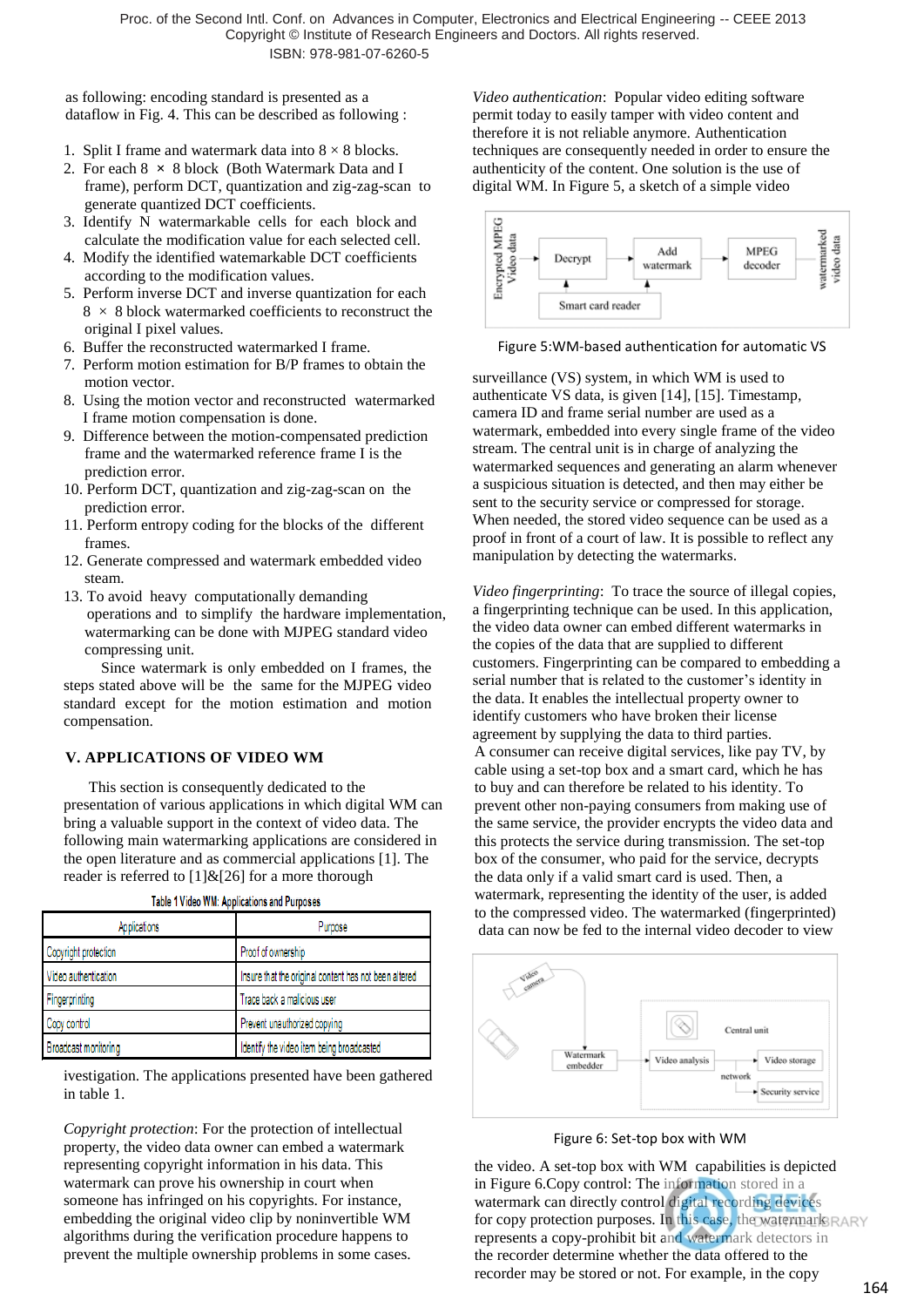protection scheme using WM techniques shown in Figure 7, consumers can make copies of any original source, but they cannot make copies of copies. This copy Protection system checks all incoming video streams for a



Figure 7: Video recorder with copy protection.

Predefined copy-prohibit watermark. If such a watermark is found, the incoming video has already been copied before and is therefore refused by the recorder. If the copy-prohibit watermark is not found, the watermark is embedded and the watermarked video is stored. This means that video data stored on this recorder always contains a watermark and cannot be duplicated if the recorder is equipped with such a copy protection system.

*Broadcast monitoring*: By embedding watermarks in commercial advertisements an automated monitoring system can verify whether advertisements are broadcasted as contracted. Not only commercials but also valuable TV products can be protected by broadcast monitoring. News items can have a value of over 100.000 USD per hour, which makes them very vulnerable to intellectual property rights violation. A broadcast surveillance system can check all broadcast channels and charge the TV stations according to their findings.

# REFERENCES

- [1] A. D. Gwenael, and J. L. Dugelay, "A guide tour of video watermarking," Signal Process. Image Communication.,vol. 18, no.4, pp. 263–282, Apr. 2003.
- [2] Y. Shoshan, A. Fish, X. Li, G. A. Jullien, and O. Yadid-Pecht, "VLSI watermark implementations and applications," International Journal on Information Technologies and Knowledge, vol. 2, no. 4 pp. 379– 386, June 2008.
- [3] S. P. Mohanty, "Digital watermarking: a tutorial review," Dept. of Computer Eng., Univ. South Florida, 1999.
- [4] A. Shan, and E. Salari, "Real-time digital video watermarking," 2002 Digest of Technical Papers: International Conference on Consumer Electronics, June 2002, pp.  $12 - 13$ .
- [5] L. Qiao, and K. Nahrstedt, "Watermarking methods for MPEG encoded video: towards resolving rightful ownership," in Proc. IEEE Int. Conf. Multimedia Computing and Systems, June 1998, pp. 276–285.
- [6] L. D. Strycker, P. Termont, J. Vandewege, J. Haitsma, A. Kalker, M. Maes, and G. Depovere, "Implementation of a real-time digital watermarking process for broadcast monitoring on Trimedia VLIW processor," Proc. Inst. Elect. Eng. Vision, Image Signal Proc. , vol. 147, no. 4, pp. 371–376, Aug. 2000.
- [7] L. D. Strycker, P. Termont, J. Vandewege, J. Haitsma, A. Kalker, M. Maes, G. Depovere, An Implementation

of a Real-time Digital Watermarking Process for Broadcast Monitoring on a Trimedia VLIW Processor, in: Proceedings of the IEE International Conference on Image Precessing and Its Applications (Vol. 2), 1999, pp. 775–779.

- [8] M. Maes, T. Kalker, J. P. M. G. Linnartz, J. Talstra, G. F. G. Depovere, J. Haitsma, Digital Watamarking for DVD Video Copyright Protection, IEEE Signal Processing Magazine 17 (5) (2000) 47–57
- [9] N. J. Mathai, A. Sheikholesami, and D. Kundur, "Hardware implementation perspectives of digital video watermarking algorithms", IEEE Trans. Signal Process, vol. 51, no. 4, pp. 925 – 938, Apr. 2003.
- [10] N. J. Mathai, A. Sheikholesami, and D. Kundur, "VLSI implementation of a real-time video watermark embedder and detector," Pro. Intl. Symposium on Circuits and Systems, vol. 2, pp. 772–775, May 2003.
- [11] T. H. Tsai, and C. Y. Wu, "An implementation of configurable digital watermarking systems in MPEG video encoder," in Proc. of Intl. Conf. on Consumer Electronics, pp. 216–217, Jun. 2003.
- [12] M. Maes, T. Kalker, J. P. Linnartz, J. Talstra, G. Depoyere, and J. Haitsma, "Digital watermarking for DVD video copy protection," IEEE Signal Process. Mag., vol. 17, no. 5, pp. 47–57, Sep. 2000.
- [13] Y.-J. Jeong, K.-S. Moon, J.-N. Kim, "Implementation of Real Time Video Watermark Embedder Based on Haar Wavelet Transform Using FPGA", in proceedings of the Second International Conference on Future Generation Communication and Networking Symposia (FGCNS), 2008, pp. 63 – 66.
- [14] G. Petitjean, J. L. Dugelay, S. Gabriele, C. Rey, J. Nicolai, "Towards Realtime Video Watermarking for Systems-On-Chip", in Proceedings of the IEEE International Conference on Multimedia and Expo (Vol. 1), 2002, pp. 597–600.
- [15] S. P. Mohanty, "A Secure Digital Camera Architecture for Integrated Real-Time Digital Rights Management", Journal of Systems Architecture, Volume 55, Issues 10-12,October-December 2009, pp. 468-480.
- [16] S. P. Mohanty and E. Kougianos, "Real-Time Perceptual Watermarking Architectures for Video Broadcasting", Journal of Systems and Software, Vol. 84, No. 5, May 2011, pp. 724-738.
- [17] Sourav Bhattacharya, T. Chattopadhyay and Arpan Pal, "A Survey on Different Video Watermarking Techniques and Comparative Analysis with Reference to H.264/AVC".
- [18] Vivek Kumar Agrawal, "Perceptual watermarking of digital video using the variable temporal length 3D-DCT",IIT, Kanpur, 2007.
- [19] Martin Zlomek,"Master thesis on Video Watermarking",Prague, April 19, 2007.
- [20] Xing Chang, Weilin Wang, Jianyu Zhao, Li Zhang,"A Survey of Digital Video Watermarking",2011 Sevent International Conference on Natural Computation,61-65.
- [21] Luo Wei, "A Improved Video Watermarking Scheme Based on Spread-spectrum Technique", 2010 International Conference on Networking and Digital Society, 511-514. **DIGITAL LIBRARY**
- [22] C. Navya Latha,K. Sumanth, "Digital Video Watermarking".